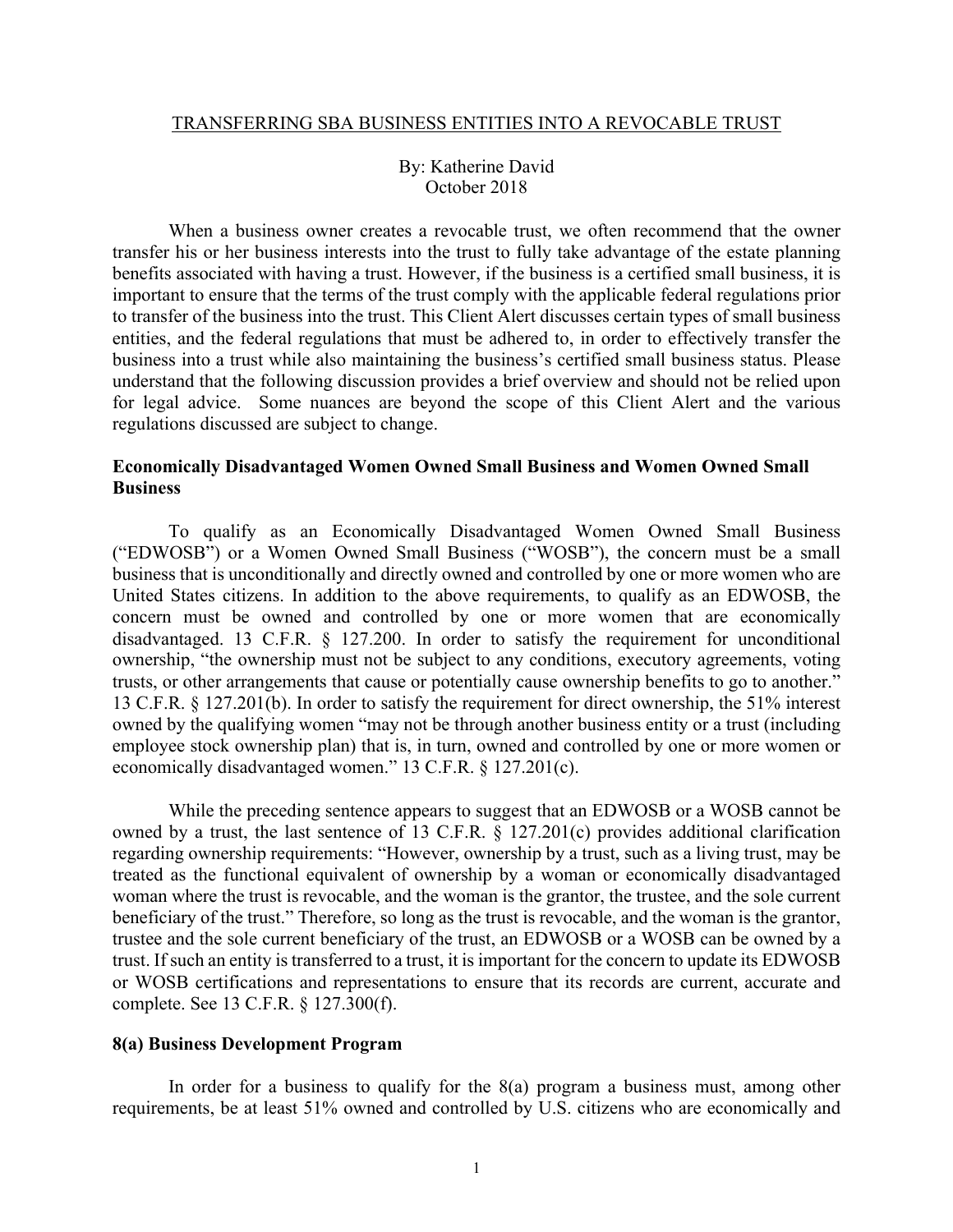socially disadvantaged. See 13 C.F.R. § 124. As with the federal regulations for a WOSB and an EDWOSB, the code provides further clarification regarding whether or not an 8(a) concern can be owned by a trust. 13 C.F.R. § 124.105(a) states as follows: "Ownership must be direct. Ownership by one or more disadvantaged individuals must be direct ownership. An applicant or Participant owned principally by another business entity or by a trust (including employee stock ownership trusts) that is in turn owned and controlled by one or more disadvantaged individuals does not meet this requirement. However, ownership by a trust, such as a living trust, may be treated as the functional equivalent of ownership by a disadvantaged individual where the trust is revocable, and the disadvantaged individual is the grantor, a trustee, and the sole current beneficiary of the trust." Thus, if the recipient trust is revocable and names the disadvantaged individual as the grantor, trustee, and sole current beneficiary of the trust, the 8(a) concern can be transferred to the trust without jeopardizing its 8(a) certification status.

### **Service-disabled Veteran-Owned Small Business Program**

To qualify as a Service-disabled Veteran-Owned Small Business ("SDVOSB"), a business must: i) be small, ii) be at least 51% owned and controlled by one or more service-disabled veterans, and iii) have one or more service-disabled veterans manage the day-to-day operations and make the long-term decisions. Any service-disabled veteran must have a service-connected disability for purposes of the above tests. See 13 C.F.R. § 125 Subpart B.

Again, federal regulations addressing the ownership requirements for SDVOSBs specifically address a SDVOSBs ownership by a revocable trust: "Ownership by one or more service disabled veterans must be direct ownership. A concern owned principally by another business entity that is in turn owned and controlled by one or more service-disabled veterans does not meet this requirement. Ownership by a trust, such as a living trust, may be treated as the functional equivalent of ownership by service-disabled veterans where the trust is revocable, and service-disabled veterans are the grantors, trustees, and the current beneficiaries of the trust." See 13 C.F.R. § 125.12(a).

Caselaw also demonstrates that SDVOSBs can be owned by trusts. "Direct ownership means that a service-disabled veteran owns their business without any intervening entities, such as an ESOP trust. There is a narrow exception where direct ownership may be found via a trust where the service-disabled veteran is the grantor, trustee, and current beneficiary of the revocable trust." SBA No. SDV-105 (S.B.A.), 2006 WL 4726737. The Court of Federal Claims also addressed this issue in *Precise Sys., Inc. v. United States*, 120 Fed. Cl. 586, 592 (2015). "[L]iving trusts may be treated as the functional equivalent of ownership by service-disabled veterans where the trust is revocable, and the service-disabled veterans are, at all times, the grantors, trustees, and the current beneficiaries of the trust." *Id*. (Internal citation omitted). Thus, if the trust is drafted properly, a SDVOSB can be transferred to said trust without forfeiting its status as a SDVOSB.

#### **HUBZone SBC**

To qualify as a HUBZone SBC, a concern must i) be a small business, ii) be at least 51% owned and controlled by U.S. citizens, a Community Development Corporation, an agricultural cooperative, a Native Hawaiian organization, or an Indian tribe, iii) have its principal office located in a HUBZone, and iv) have at least 35 % of its employees live in a HUBZone. See 13 C.F.R. §